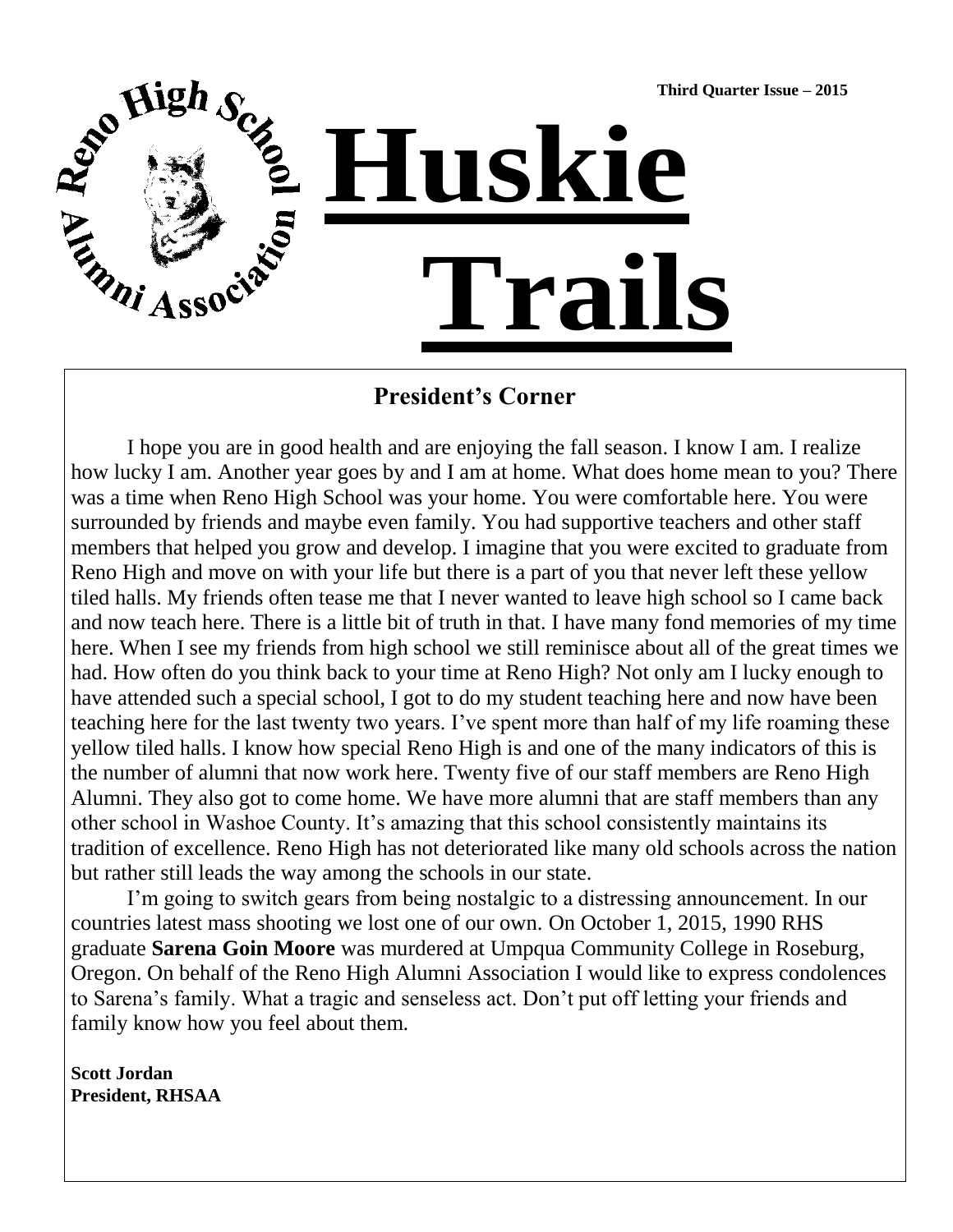# **AROUND THE RHS CAMPUS**



# **RHS Class of 1965 50th Class Reunion** By John M. Watson

Preparation for our 50<sup>th</sup> class reunion began last November when nineteen classmates gathered to express ideas and consider options. The committee met every month for 9 months to report on their assigned tasks. Plans were finalized, and we were ready. IT WAS SHOW TIME!

The marathon weekend began on Friday evening, August  $14<sup>th</sup>$  at 6:00 p.m. with a no host cocktail party and dinner buffet at the famous Coney Island Bar. Approximately 130 classmates showed up with 70 guests. The Coney Island was filled to over flowing, but thanks to the outside beer garden, it was still comfortable. A great time was had by all; renewing old friendships, drinking Pecan Punch (seemed to be the libation of choice), and enjoying a tasty buffet.

 The next day, after recovering from the night before, a dinner banquet party was held at the National Automobile Museum. The night started off with cocktails and socializing. Then all the members of the class were assembled in the theater for a class picture which was followed by dinner, another very delicious buffet. Then we all were treated to a slide show of pictures donated by classmates. John LaTourette, our class president, welcomed the class and guests with a very amusing message (infamous LaTourette humor) and the presentation of flowers and awards to the organizing leaders.

 After John's presentation, Doug Damon gave a report of class statistics and followed up with a very moving slide show in memory of our class members that have passed with a very special mention of our three classmates who perished in Viet Nam; Bob Andrews, Loren Berger, and James (Jamie) Clark. The music and slide presentation were expertly done by John Boyne and Robin Cocanour.

 After some closing remarks, the class and guests were turned loose to enjoy dessert, wander the Auto Museum, visit old friends, and dance to songs from the years '63 -'65. At 10:00 p.m. the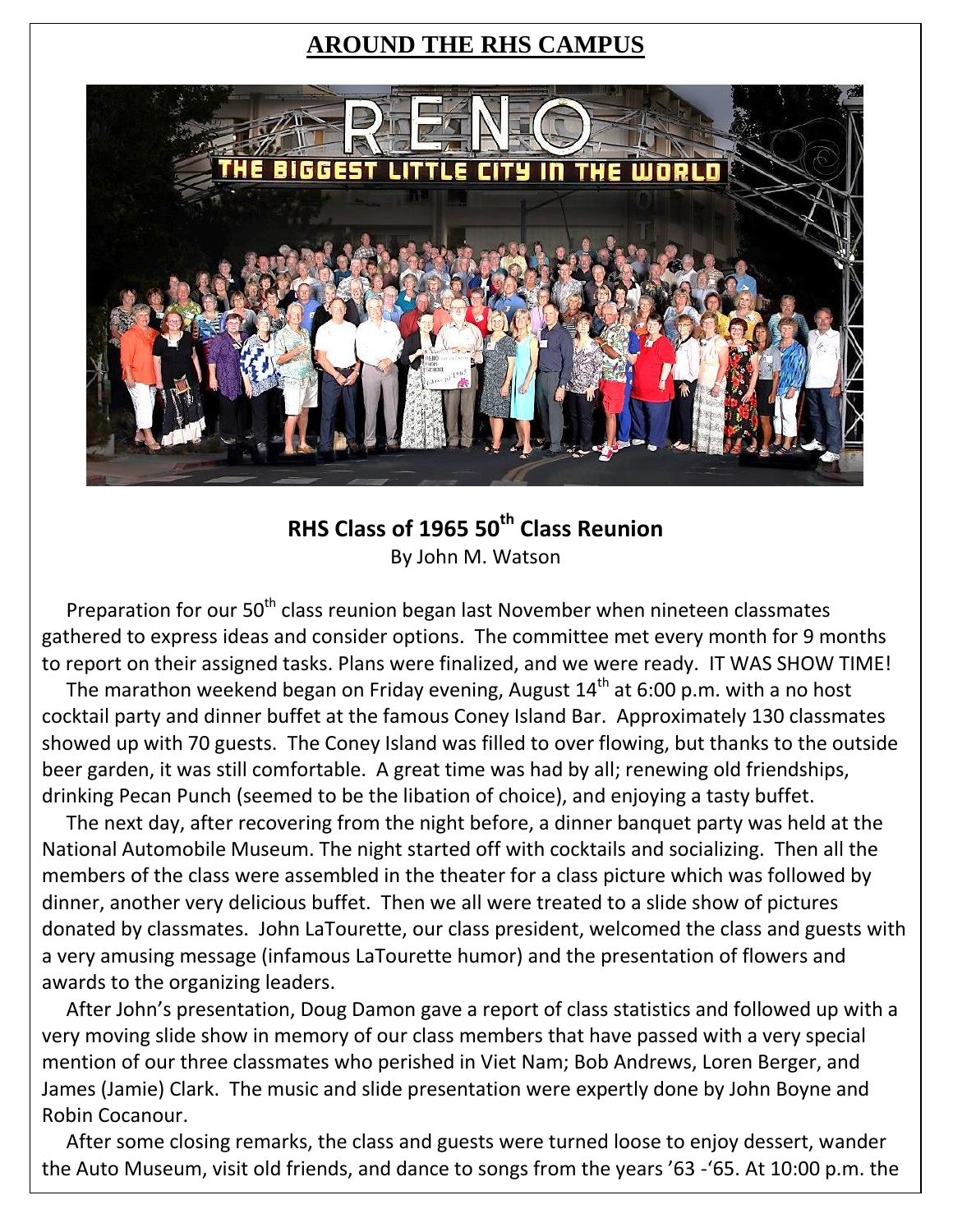Auto Museum closed and this party was over.

 On Sunday morning, the class and guests met at the Link Piazzo Alumni Center and Museum for coffee and donuts. J.D. Schnabel, Vice President of the RHS Alumni Association gave a briefing on the history of Reno High, the establishment of the Alumni Association, and the uniqueness of the RHS Alumni Museum. He was assisted by Alumni Association President, Scott Jordan, and myself, a member of the class of 1965 and Board of Trustees. Thank you, J.D. and Scott.

..<br>1. O. O. September 10, the New Superior of the Supreme College (Gold) high School Gymrheid Gymrheid Gymreig At 10:00 a.m. the class was treated to a tour of the "old" high school conducted graciously by the present Principal, Mr. Kris Hackbusch. It was great seeing all the changes in the school and visiting the library, gym, classrooms, and the new College and Career Center. Much of the school remained the same as when we were students. Talk about a trip down memory lane! Scott Excellence in Equation and the State of July. She was presented this honor at the August WCSD Board meeting. She was presented the August WCSD Board meeting. The August WCSD Board meeting. The August WCSD Board meeting. Th Jordan showed off his biology classroom with all his critters. Thank you, Mr. Hackbusch, for being  $\Gamma$  guide. Here platform is to combat bullying. She believes that by telling a trusted adult,  $\Gamma$ our tour guide.

Upon completion of the high school tour, a group of classmates that have classic cars  $\frac{1}{2}$  . There are currently  $\frac{1}{2}$  are currently  $\frac{1}{2}$  are contracted from Reno Highers  $\frac{1}{2}$ participated in a slightly altered "dragging main" (no Virginia Street bridge) lead by George Blackbern. The course went around downtown, down Virginia Street and then Plumb Lane to the A&W Root Beer joint for burgers and dogs. After this, the tired class of 1965 disappeared into the hot afternoon and headed for a nap.

 Special THANK YOU goes out to the committee for many, many hours of work: Barbara Gardener, Emily (Lou) Breen Rundle, John LaTourrette, Doug Damon, John Boyne, Rob Cocanour, Pat Avansino Herring, Kathy Ayer Hannah, George Blackbern, Carleen Ernest, Dawn Fairbanks Parker, Ann Heap Bell, Mary Ann Herz Stern, Muriel Paille Dickey, Carolyn Polish, Jerry Sawyer, Dave Slagle, Ann White Burgess, and John M. Watson.

 The reunion was a total success and all left with great memories of a fabulous weekend. See you all, God willing, in August 2020.





*Do you remember when* ...... | Kris Hackbusch giving a tour through RHS

#### **OFFICIAL RHS ALUMNI WEBSITE**

As a reminder, the Reno High Alumni Association website is **renohighalum.com.** Our website has gone through some changes recently and should be up and running soon. Please be aware that there are several websites who may claim to represent us, like Classmates.com and AlumniClass.com, and require membership dues. We encourage alumni classes have their own class websites to keep in touch with their fellow classmates and coordinate reunions.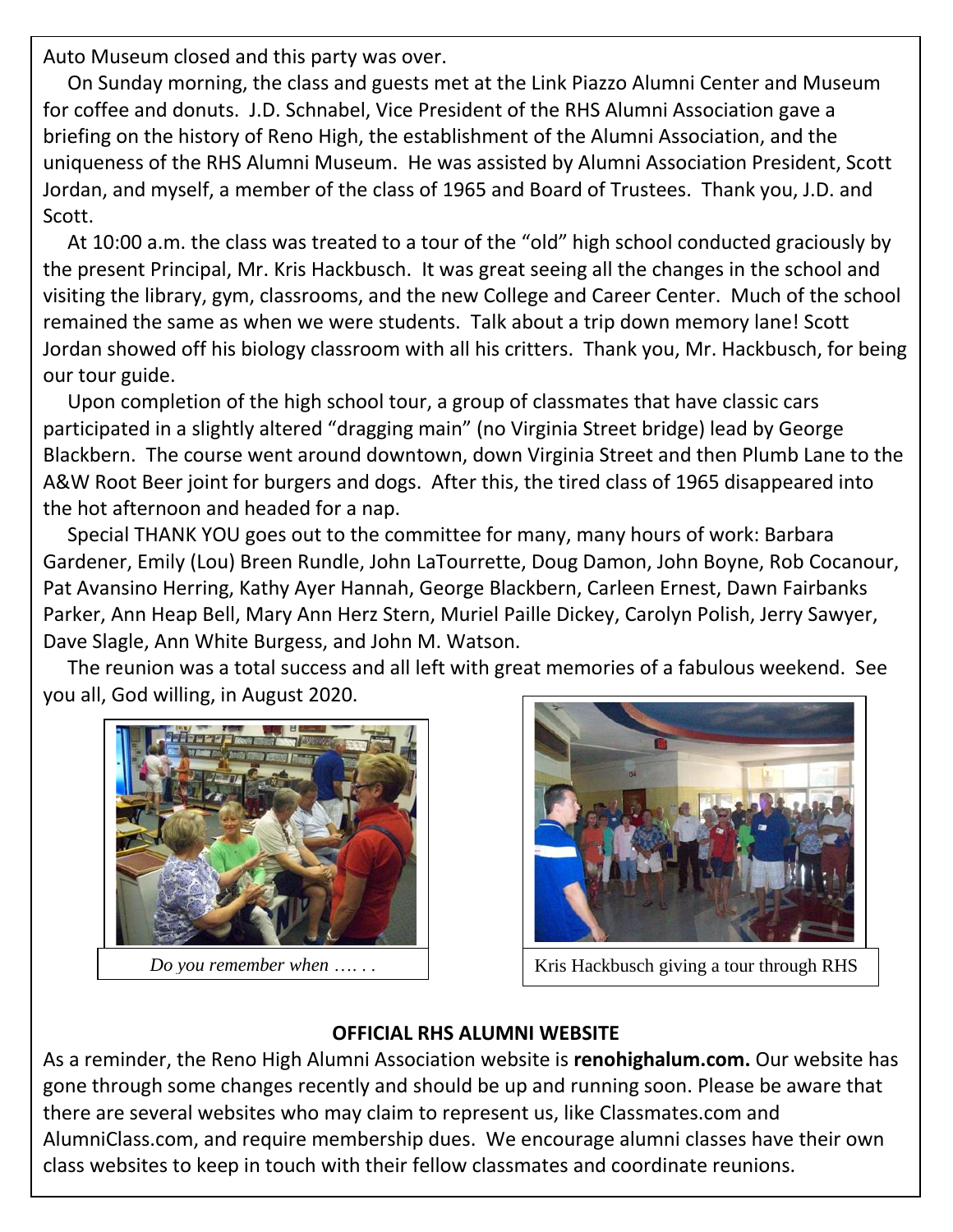#### **2014** RHSAA SCHOLARSHIP WINNERS **ALUMNI NEWS**

- 1. The Class of **1956** will be celebrating their 59th reunion on October 17, 2015. For details, call Jerry Smith (775) 826-8994.
- 2. The Class of 2005 will be celebrating their 10<sup>th</sup> reunion on November 7, 2015 at the California Building. For more information, contact Sara Murphy at (775) 790-7145.
- 3. Any alumni 62 or older may attend any high school athletic event for FREE! Come out and support our teams.
- 4. **Michael Weiss**, Class of 2009, won a silver medal in the 800 meter freestyle relay and bronze in the 200 meter freestyle in swimming competition at the Toronto 2015 Pan American Games.
- 5. The RGJ (Uncommon Sense by Katie Coombs) featured **Mark Padgett**, Class of 2015, who has autism and has overcome obstacles. He is an intern for a local radio station and a co-host of a sports show. Mark hopes to become a motivational speaker someday.
- 6. **Chuck Jeannes**, Class of 1976, has been named Alumni of the Year at the University of Arizona (College of Law).
- 7. The RGJ ran an article in the Our Nevada section by Susan Skorupa about **Lyndsay Slocumb**, Class of 2011, who suffered a life-altering ski accident 8 years ago. She attends UNR, conducts workshops for the disabled, teaches yoga, skiing, and participates in wheelchair rugby.
- 8. Linda Burge, RHS counselor from 1999 to 2005, passed away on August 15<sup>th</sup> from a long battle with cancer.
- 9. There are 25 RHS teachers and staff members who graduated from RHS.
- 10. **Tessa Dee Miller**, Class of 2001, appeared in the RJG Reno Rebirth Profile as the owner of The Nest, a vintage boutique that sells clothing, accessories, and furniture.
- 11. **Sharon Campbell-Bowers**, Class of 1963, was honored as the best looser at the TOPS International Recognition Day for 2014 by losing 107 pounds in one year.
- 12. To commemorate the 20<sup>th</sup> year of Artown, artist **Franz Szony**, Class of 2004, was commissioned by Sierra Arts Foundation to create an exhibit of his collection of photos and costumes.
- 13. Former RHS basketball star, **Aleksander Czyz**, Class of 2008, has signed to play for an Italian professional basketball team. He played for UNR and last year played in Poland.
- 14. **Henry Garell**, Class of 1951, died on September 1, 2015. He was one of the first alumni to serve as a RHSAA Trustee ( 1996 to1999).

# **ANNUAL RHSAA MEETING**

 All RHS alumni are invited to attend the annual meeting on December 2, 2015 at 5 p.m. Reports will be given on the current status of the association, museum, reunions, membership, and finance. Nominations for new Board members will be taken. The RHSAA President, Scott Jordan, will give his annual activities report.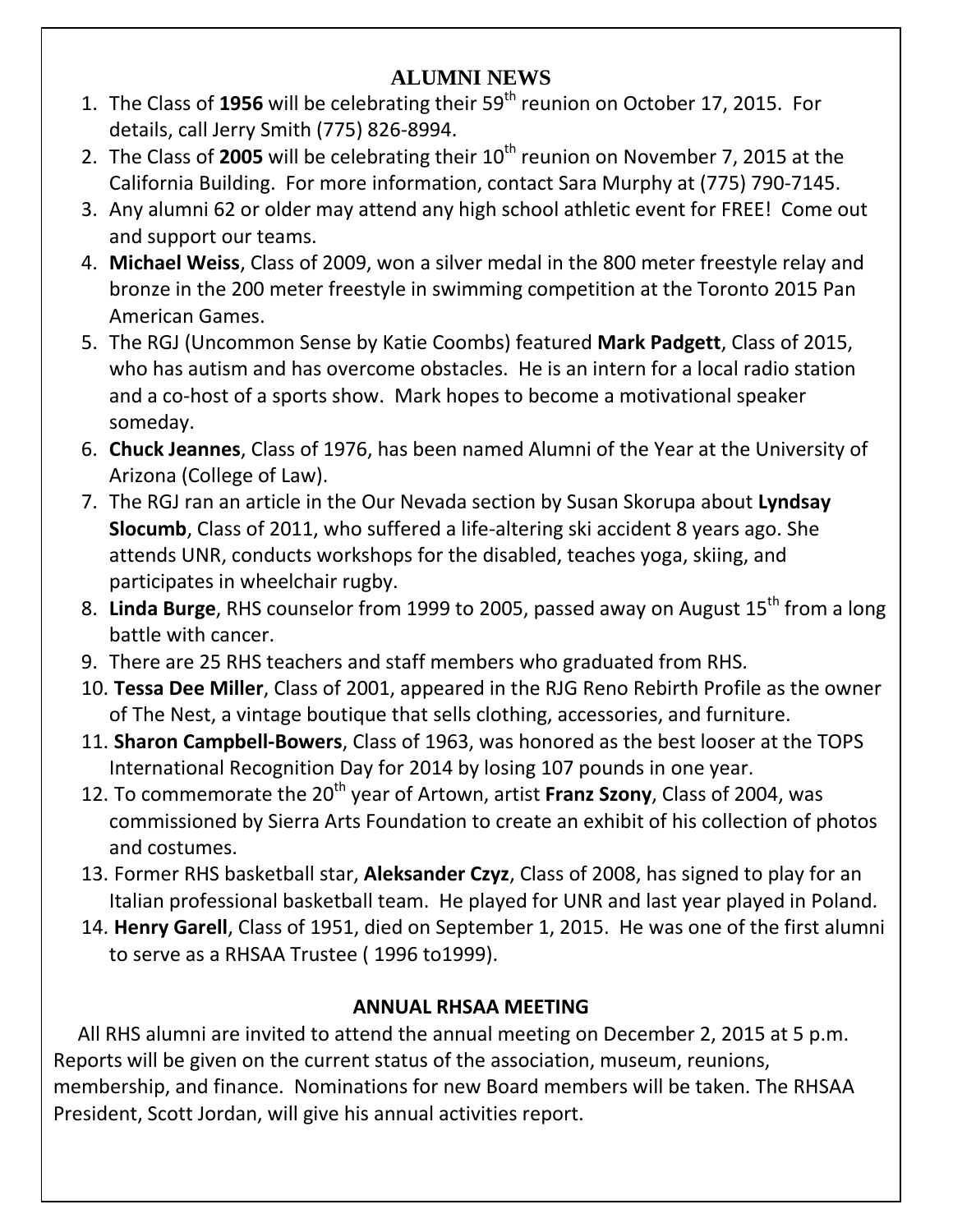#### **RHS GRADS WHO DIED IN WAR**

In the last issue of Huskie Trails, those RHS graduates who died in WWII were listed. The following are the graduates who gave the ultimate sacrifice in subsequent wars:

#### **KOREAN WAR**

1LT Eugene B. Francovich – Class of 1938 2LT Robert Morton – Class of 1944 1LT Dave Osborne – Class of 1945 MAJ Dorrance S. Radcliffe – Class of 1932

#### **VIETNAM WAR**

PO2 Robert W. Andrews – Class of 1965 SGT Loran L. Berger – Class of 1965 1LT James W. Clark – Class of 1965 MAJ Arthur Davies Jr. – Class of 1950 PO2 Harold L. Linville – Class of 1961 SGT William M. Mac Kay – Class of 1961

#### **WAR IN IRAQ**

2LT James Cathey – Class of 1998

## **NEED OF CLASS REPRESENTATIVES**

 We are in need of class representatives or points of contact for the following classes: **1976, 1985, 1986, 1991, and 2006**. Representatives help plan, organize and implement their respective reunions and coordinate with the RHS Alumni Association for publicizing upcoming reunions, using the Alumni Museum, and helping with the RHS All-Class Triennial Reunion. If you are a member of one of the above classes and would consider being a class representative, contact Betty Jo Baker at (775) 851-3203.

## **AROUND THE RHS CAMPUS**

- 1. Freshman **Abbi Fleiner** competed in the Junior World Golf Championship Tournament.
- 2. Tennis player **Kenna LeVitt** is ranked third in Nevada. Her father is Bob LeVitt, Assistant Principal at RHS.
- 3. Senior **Ian Rinehart** is 15-0 in boy's tennis this season.
- 4. Of the 14 National Merit Scholar Semi-Finalist in the school district, seven are from RHS. They are Miles Cameron, Ariyani Challapalli, Reagan Dreiling, Brooke Eriksen, Nicole Flangas, Jacob Hoberg, and Erica Kim. Congratulations!
- 5. RHS has one of the highest graduation rates in the district at 89%.

## **SHOP 1879 – STUDENT STORE**

You can buy RHS shirts and sweatshirts by going to *shop1879.com*. Products can be viewed and purchased with a debit or credit card and either picked up on campus or shipped directly to you.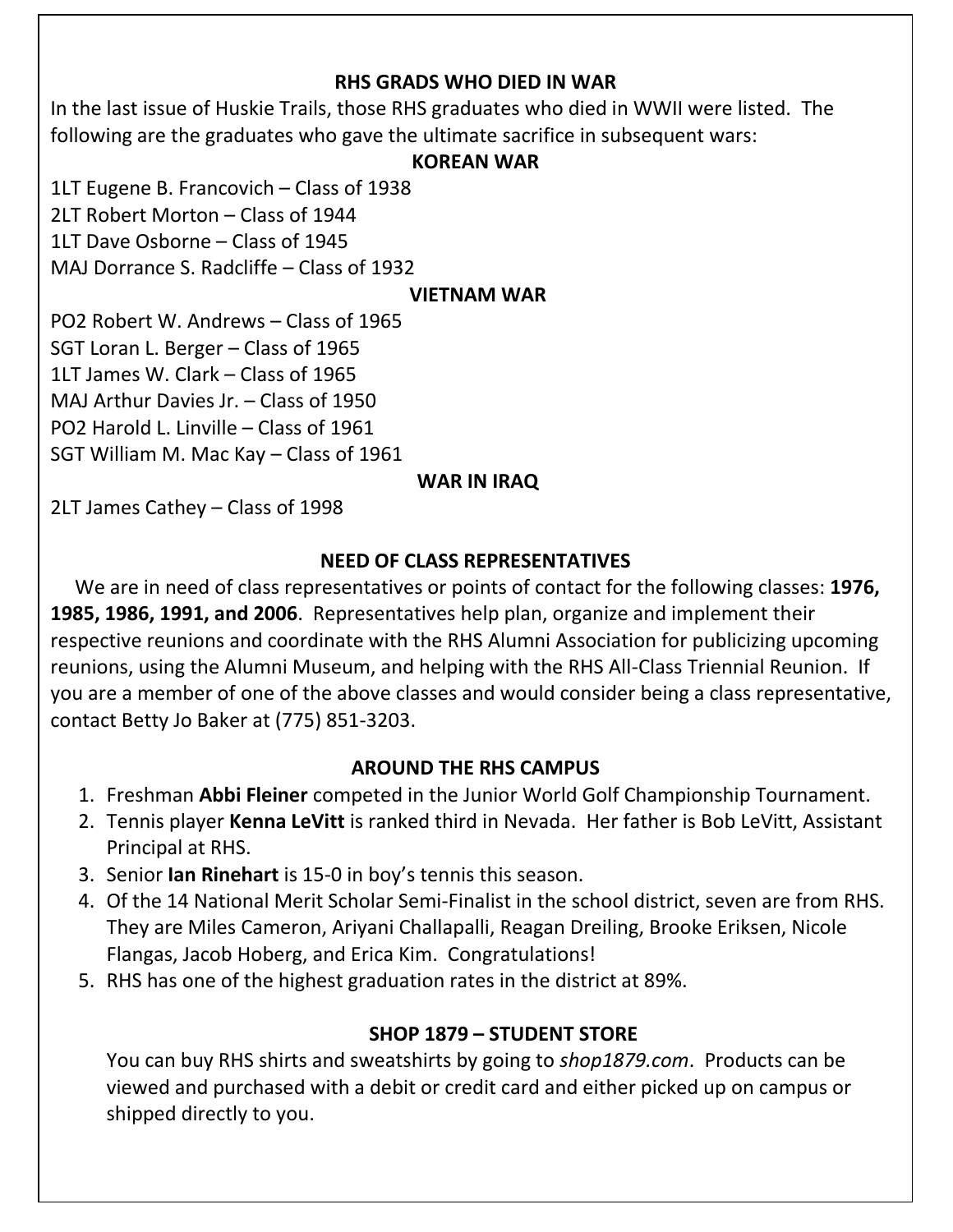# **DONATIONS**

*Some have asked how to donate, on behalf of a friend, relative, or love one, to the RHS Alumni Association general fund or scholarship fund. We recommend using the following form to express your wishes.*

| General Fund _________         | Scholarship Fund____________         |  |
|--------------------------------|--------------------------------------|--|
| Enclosed is \$ _______________ | In Memory of _____________________   |  |
|                                | In Honor of ________________________ |  |
|                                |                                      |  |
|                                |                                      |  |
|                                |                                      |  |
| Send Acknowledgement to:       |                                      |  |
|                                |                                      |  |
|                                |                                      |  |

## **REMINDER – RHS ATHLETIC HALL OF FAME INDUCTEE DINNER**

The inductee dinner will take place on October  $17<sup>th</sup>$  at 5:50 p.m. in the Silver Legacy's Downtown Reno Ballroom. The ceremony will honor Bill Daniels (1957-Football), Steve Duddy (1978-Football), Bill Penaluna (1979-2006-Coach, Athletic Director), Stacy May-Johnson (2002- Golf, Basketball, Softball), Jackie Rinehart (2003 –Volleyball, Basketball, Softball), and the 1984 Football Team (State Champions).

 Tickets may be purchased at Reno High School from Tina Rooker (775) 333-5050) or at the door the night of the event. The inductees will also be recognized during halftime of the varsity football game on Friday October  $16<sup>th</sup>$  against Spanish Springs. Congratulations to this year's inductees.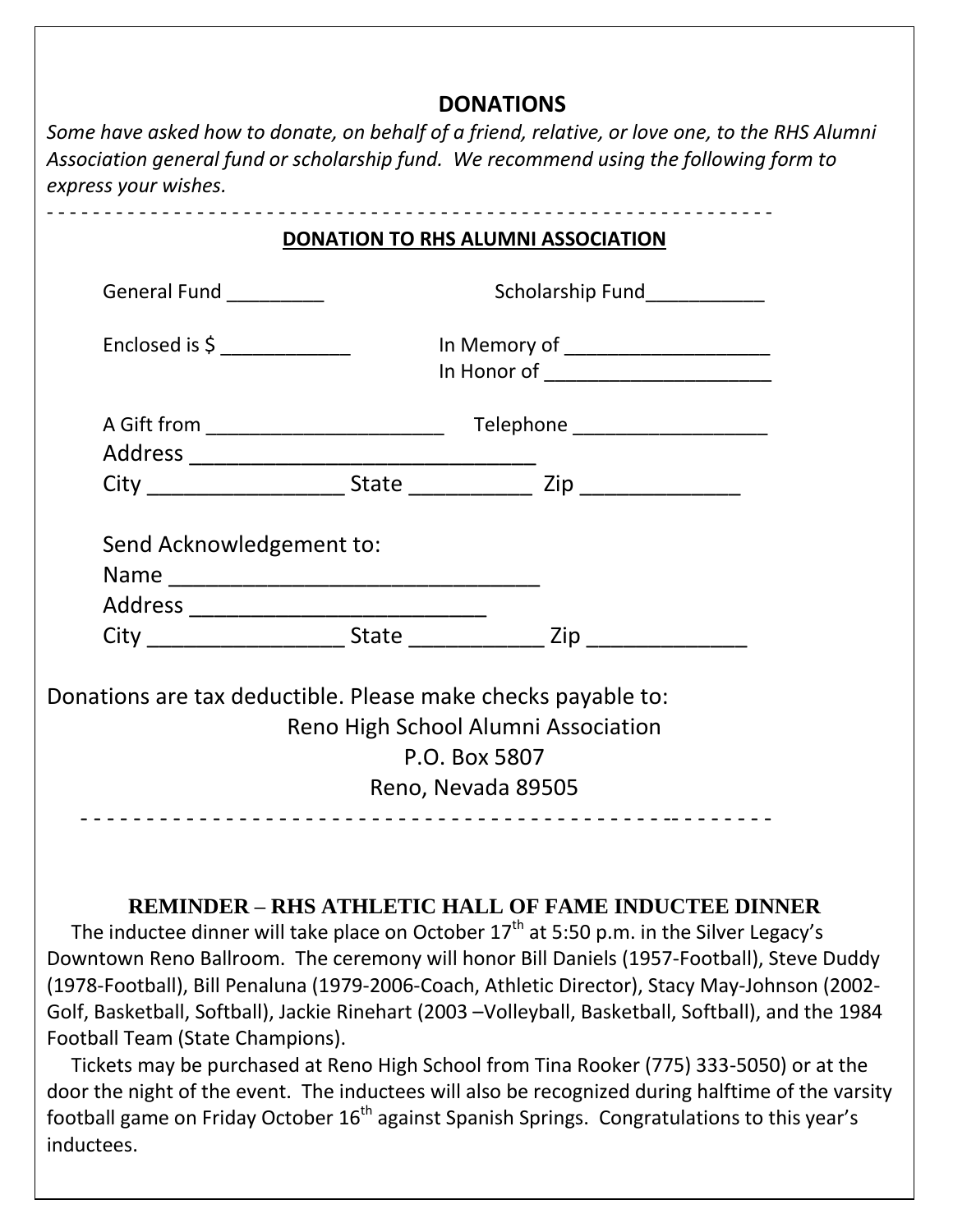## **ABSURD WARNING LABELS (JOKE)**

Over the years, "The Michigan Lawsuit Abuse Watch" has sponsored an annual contest of the most absurd warning labels. Among their top place winners have been:

- "Do not use this snow blower on the roof."
- "Do not allow children to play in the dishwasher."
- A clothes iron had this advice: "Warning! Never iron clothes while they are being worn."
- On a Superman costume: "Warning: Cape does not enable user to fly."
- On a bottle of hair coloring: "Do not use as an ice cream topping."
- On a cardboard sunshield for a car: "Do not drive with sunshield in place."
- On a toner cartridge: "Do not eat the toner."
- On a portable stroller: "Caution: Remove infant before folding for storage."
- In a microwave oven manual: "Do not use for drying pets."

#### **DID YOU KNOW?**

## *From an RGJ article by Jane Tors on August 23, 2015*:

 Famed recording artist, **Johnny Mathis** held the high jump record for the University of Nevada, Reno's Mackay Stadium. Mathis - whose hits include "Chances Are," "Twelfth of Never," and "It's Not For Me To Say" – enrolled at San Francisco State College, which today is San Francisco State University, on an athletic scholarship in 1954. NBA star Bill Russell was also a high jumper at the University of San Francisco and became close friends with Mathis. At an UNR track meet Mathis beat Russell with a jump of 6' 5 ½" which was only two inches short of the Olympic record.

 Ty Cobb, RHS Class of 1958, and Nevada Alumnus witnessed the achievement and wrote, "As a young high school student, I used to enjoy going up to the old Mackay Stadium at the University of Nevada to watch track and field events. I recall in 1956 catching this young, relatively short student from San Francisco State set a new high jump record for the stadium. I couldn't believe how someone so small in stature could jump that high."

 That year he was asked to try out for the 1956 U.S. Olympic team. At the same time Columbia Records requested Mathis – who had been singing in Bay Area Clubs – travel to New York City to begin work on his first recording. He chose singing.

 Cobb wrote, "I guess he thought about what his 'Chances Are,' and opted for the singing option. His LP record album was produced that year and as they say, the rest was history!"

 Johnny Mathis returned to Reno in August for a concert and visited Mackay Stadium to commemorate his record high jump along with Dick Trachok, Ty Cobb, University President Marc Johnson, and Dean of the College of Business, Greg Mosier.